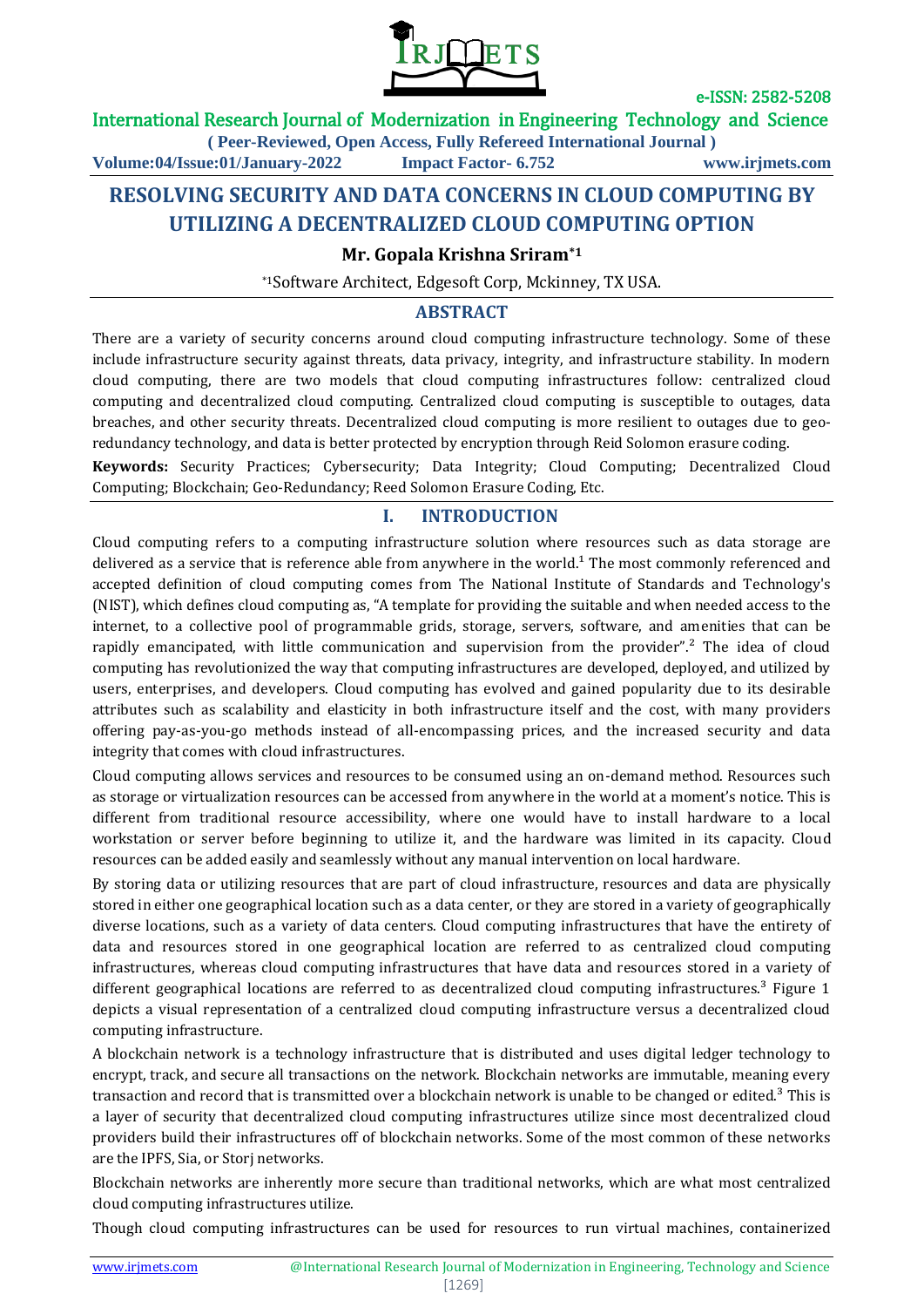

# International Research Journal of Modernization in Engineering Technology and Science

**( Peer-Reviewed, Open Access, Fully Refereed International Journal ) Volume:04/Issue:01/January-2022 Impact Factor- 6.752 www.irjmets.com**

systems, or other virtual systems, this research paper will cover the aspect of storing data within a cloud computing infrastructure and the security concerns relating to data storage.

Since data stored in cloud computing infrastructures can be accessed from anywhere in the world, there are several security concerns and problems associated with using cloud computing, despite the numerous benefits associated with it. The main points of concern regarding cloud computing security include data security, with the first and foremost being user data privacy and protection, data integrity when stored in data center locations, (as opposed to users or enterprises storing their data locally in their workstation environment), cloud computing infrastructure stability, and cloud computing infrastructure administration.<sup>4</sup>



**Figure 1**: Centralized cloud computing infrastructure (left), decentralized cloud

computing infrastructure (right).

# **II. SECURITY**

Regardless of the type of cloud computing infrastructure, users and enterprises alike are heavily concerned with a variety of security concerns, both regarding cybersecurity attacks, data privacy and integrity, and cloud computing infrastructure stability.

#### **Types of Cybersecurity Threats**

There are new types of cybersecurity threats emerging every day as new technology develops and evolves. Cloud computing is not immune to traditional cybersecurity threats, and in fact, is more susceptible to certain types of threats.

**Phishing:** Phishing refers to the practice of sending fraudulent information or messages that appear to be from genuine, trusted sources in an attempt to elicit sensitive information from the target.

**Ransomware:** Ransomware refers to malicious computer programs or software that prevent the user from using the computer or workstation until a sum of money or another demand is relinquished.

**Trojan**: In Cybersecurity, Trojan refers to a malicious computer program or software that is packaged to appear as if it is a useful, legitimate piece of software but in the background runs malicious processes meant to record sensitive information and relay it back to the distributor of the Trojan software.

**Botnet:** A botnet refers to a private network of computers that have all been infected with a harmful or malicious piece of software and controlled in unison for unwanted activity such as mass distribution of spam messages.

**Distributed Denial of Service**: A distributed denial of service attack refers to a malicious attack meant to disturb a network service or resource by flooding the resource with inbound requests to overload its resources and make it unavailable to legitimate requests.

**Adware:** Adware refers to malicious programs that display advertisements with the intent to sell products or services.

**Crypto-mining:** Crypto-mining refers to the practice of using computers for the mining of cryptocurrency without the user's knowledge. This results in a monetary gain for the party who deployed the crypto mining malicious software.

According to the CISCO 2021 Cyber Security Threat Trends report, the top cybersecurity threat of 2021 was crypto-mining attacks.<sup>5</sup> Table 1 displays the results of the CISCO Cyber Security Threat Trends report, showing the different types of cybersecurity threats and the percentage that each threat type has gone up since 2020, with different percentages based on industry. This table uses the financial, healthcare, and manufacturing industries for comparison.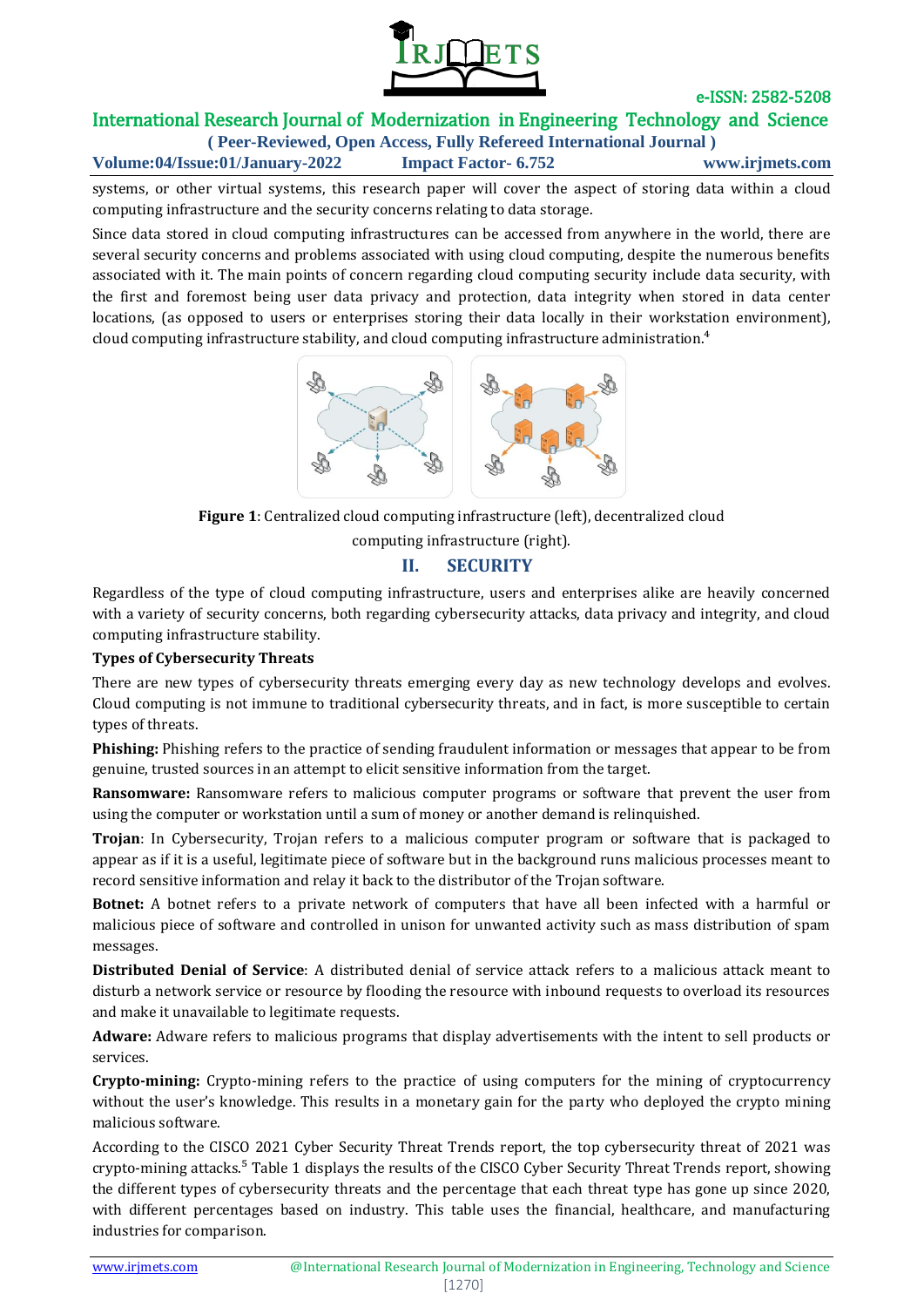

## International Research Journal of Modernization in Engineering Technology and Science

**( Peer-Reviewed, Open Access, Fully Refereed International Journal )**

**Volume:04/Issue:01/January-2022 Impact Factor- 6.752 www.irjmets.com**

**Table 1:** 2021 Percentage of Increase for Different Cybersecurity Threats Since 2020.

**Cybersecurit y Threat Target Industry Manufacturing Healthcare Financial** Phishing Ransomware Trojan Botnet Cryptomining All Others **13% 20% 6% 4% 48% 9% 29% 8% 46% 4% 13% 46% 5% 31% 2% 5% 11%**

(Percentages broken down by threats targeted to different industries).

Industries that store their data on cloud computing infrastructure are included in this data, though they are not represented individually. Through the data, the threat that had the largest increase overall (all industry percentages together) was the cybersecurity threat of phishing, which was up 88% total from 2020.

Phishing can take many forms and cloud computing is especially susceptible to phishing attacks. Many cloud computing infrastructures include file-sharing options, often in the form of an email link sent to the individual the file is being shared with. This email can be replicated and made fraudulent, leading to successful phishing attacks in which the target believes a colleague has sent them a file through the cloud computing infrastructure file share, only to be led to a false document that records private information.

Data stored in traditional centralized cloud computing infrastructures are susceptible to all of the previously listed cybersecurity threats. The traditional cloud computing infrastructure model does not take into account methods to counteract these threats, and each cloud provider has its own methods for securing its cloud against as many of these threats as possible. The decentralized cloud computing infrastructure model, however, has many innate security measures, with most being measures that are inherited from the blockchain networks that decentralized cloud computing infrastructures are built on top of.

#### **Data Privacy**

Since cloud computing resources can be accessed from around the world, data privacy is often the foremost concern of users and enterprises. Data privacy concerns include data security in regards to cybersecurity threats as mentioned above, but also data privacy from 'bad actors' or individuals who act independently to access and exploit personal data.

Data privacy can be increased through data encryption methods. When storing data in cloud infrastructure, data is not always encrypted by default. In many cases, when storing data to a centralized cloud, the user or enterprise uploading the data must first encrypt it before uploading it for maximum security. When storing data on a decentralized cloud, however, data is encrypted both in transit and while at rest. Since data is stored in a variety of geographical locations, each piece of a data file is encrypted separately. One piece of a data file is referred to as a shard of data. Each shard is unable to be decrypted or accessed without first being compiled with the other shards. This encryption method is known as Ried Solomon erasure coding.  $3$  Figure 2 shows a visual example of how data is stored through erasure coding on different storage resources referred to as nodes in this figure. The grid that the data is spread across can be a small network of nodes, but in modern decentralized cloud computing, this grid often refers to a blockchain network. Data stored across a variety of nodes has increased security against cybersecurity threats, as it must be compiled before it can be accessed, and it can only be accessed by the user who uploaded the data to the blockchain network. This technology eliminates malicious attacks that seek to steal and retain data content since data content is inaccessible to anyone but the data owner.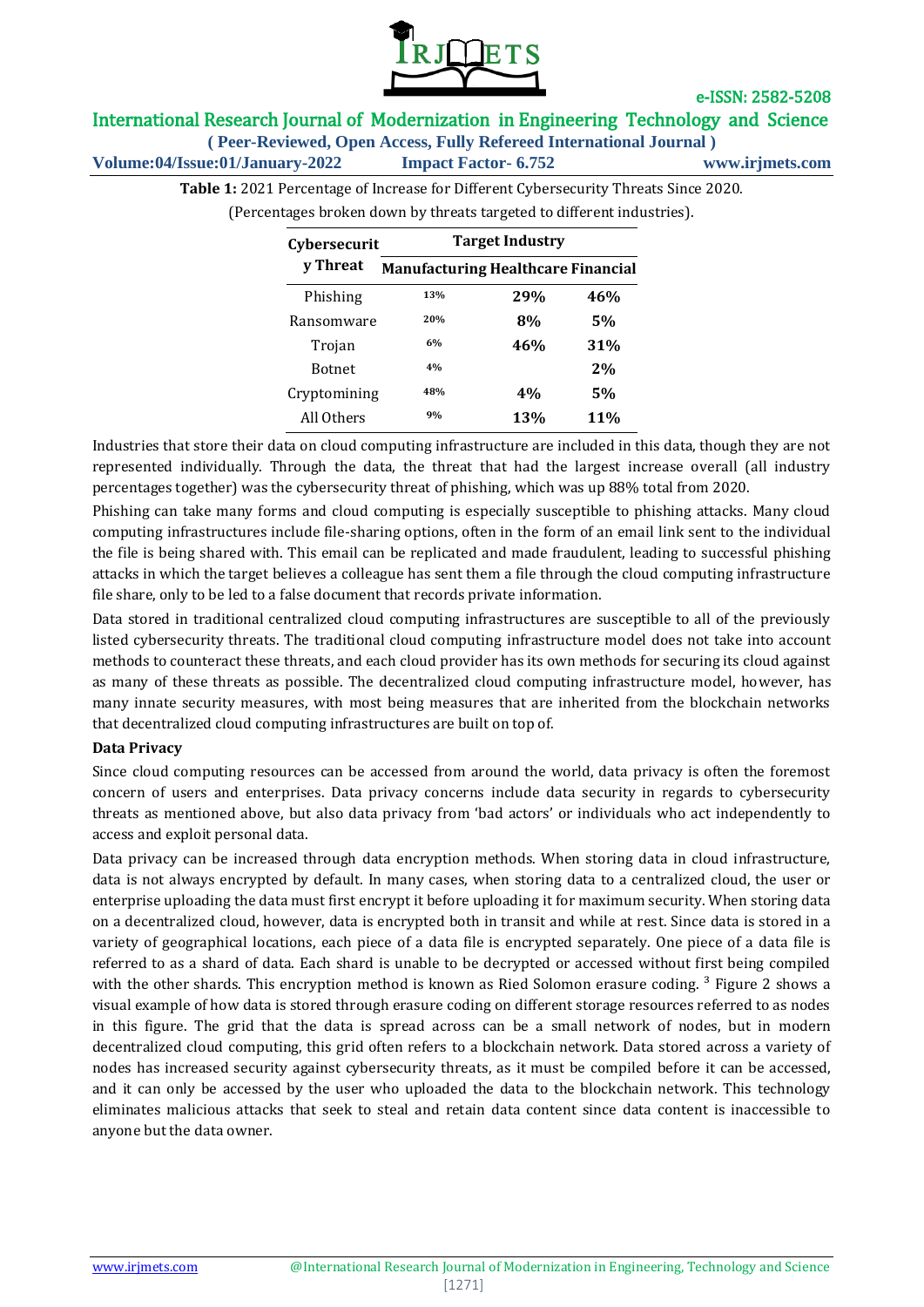

### International Research Journal of Modernization in Engineering Technology and Science

**( Peer-Reviewed, Open Access, Fully Refereed International Journal ) Volume:04/Issue:01/January-2022 Impact Factor- 6.752 www.irjmets.com**



**Figure 2:** Visual representation of erasure coding technology.

#### **Data Integrity**

Another concern around cloud computing and data stored on it is the integrity of that data.<sup>6</sup> Cloud computing resources are stored in a variety of locations, which may be susceptible to common events that affect data integrity such as power outages, hardware failure, or natural disaster. Any of these factors could affect data integrity, and if data is only stored in the cloud without any secondary backup or storage location, data can be lost. For this reason, many users and enterprises utilize what is known as a multi-cloud solution, where data is replicated across a variety of cloud computing providers for redundancy. This concern only applies to data stored in a centralized cloud computing infrastructure, since decentralized cloud computing infrastructures store data using geo-redundancy. Geo-redundancy is the practice of storing data across a variety of locations, so if one location is susceptible to data loss, the remaining data can still be accessed. $3$ 

Another attribute to data integrity is assuring that data cannot be changed or edited by other users, intentionally in a malicious way or by mistake. In a decentralized cloud computing infrastructure, data is not mutable by anyone except the user that uploaded the data. This assures that data holds its integrity as far as content, rather than physical integrity.<sup>3</sup> Since every transaction on a decentralized cloud infrastructure that is built on a blockchain network is recorded extensively, users can see exactly when data was modified by themselves and track changes and edits, assuring that no one else has changed or accessed their data.

#### **Centralized Cloud Computing Infrastructure Stability**

Centralized cloud computing infrastructures are easily affected by geographical outages or disasters, resulting in the cloud infrastructure being offline for a period of time. In December of 2021, many industries and enterprises suffered losses due to an outage of the Amazon Web Services US East 1 region. This outage affected companies such as Netflix, Disney, and thousands of others.<sup>7</sup> This outage caused many to question the stability of the cloud computing infrastructure and look into other options for their data storage and resource hosting.

#### **Decentralized Cloud Computing Infrastructure Stability**

A decentralized cloud computing infrastructure does not provoke the same stability concerns that the centralized cloud computing model does. Decentralized cloud computing infrastructures use geo-redundant resources, which means that if one resource or region goes down, traffic is routed to another region where data and resources are still accessible and available.<sup>3</sup> This is because decentralized cloud computing replicates resources and data across different locations automatically, eliminating outages unless a significant amount of the locations are experiencing outages. Each location is often located in drastically different places than the other locations, such as in entirely different locations rather than just different buildings. This means there is no single point of failure for a decentralized cloud computing infrastructure, giving decentralized cloud computing high stability in comparison to traditional centralized cloud computing infrastructures.

#### **Cloud Computing Infrastructure Administration**

With any resource or service, the administration of the service or resource is always an area for concern. Cloud computing is often utilized for storing hundreds of thousands of petabytes of data per enterprise, which often includes vital business records such as revenue, customer data, and tax data. Storing this kind of data on a cloud computing infrastructure requires that the enterprise trusts the administration of the cloud provider since they